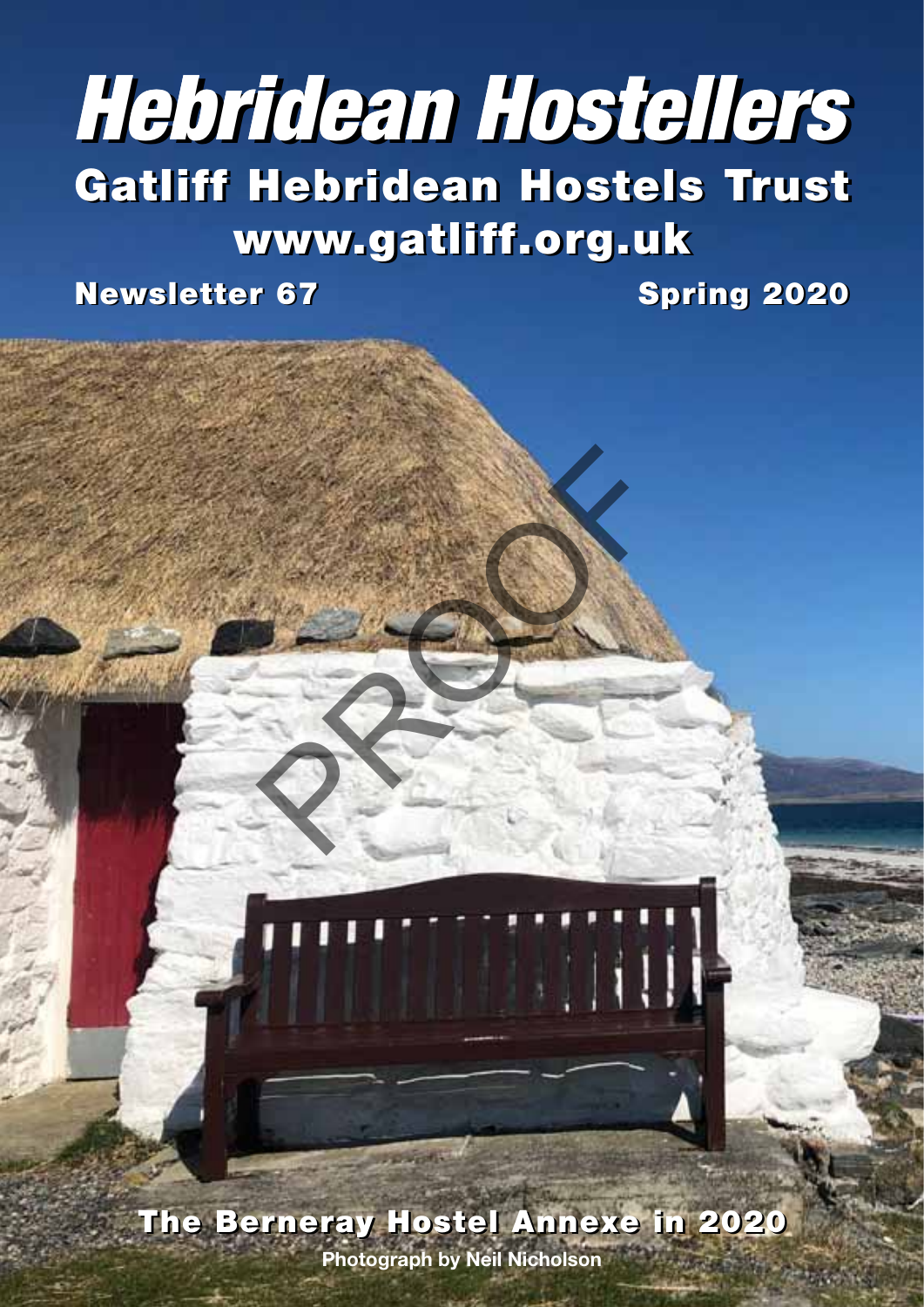# From the Chairman

**Peter Clarke writes:** 'With the greatest regret, the trustees decided to close the hostels on 18 March to **protect** our wardens, hostellers and local communities. However, the hostels will re-open, don't know when, but it will happen. The AGM is still scheduled for 5 September 2020. The Annual Report and Accounts will be circulated and members asked to vote on them. Although a physical meeting is unlikely, we will advise members by post and, of course, on our website.'

### Reinvigorated Roofs

**John Joyce writes:** 'With the arrival of May finally some good news came bursting out from the recent gloom. As can be seen from the photographs, Berneray's **thatched** roofs look resplendent in the Hebridean light with their natural appearance and colour of fresh marram grass. Fortunately, the thatcher, Neil Nicholson, locally sourced the turf and the harvesting of marram. He was able to continue his skilled activities observing a social distancing approach which was agreeable to the local community and all other parties concerned.

Our thanks are extended for his **perseverance** through 'unhelpful' Hebridean winter weather and the current pandemic to deliver the reinvigorated roofs. The GHHT reiterates appreciation to both members and donors who contributed to our appeal and to Historic Environment Scotland's grant aid for the project, showing how they value the



*Roof resplendent - Neil Nicholson.*

heritage of such vernacular buildings in the island landscape.

However, the downside is that the hostels remain closed for the foreseeable future. It may be some time before we are able to enjoy the places in the way we have grown to appreciate them. Unfortunately, the lockdown caused the cancellation of the planned work-party and visits of trustees to prepare for the 2020 season. In the current circumstances it has been necessary to put all other planned assignments on hold, but be **assured** that the funds for these works will be applied to the improvements as soon as it is practicable.'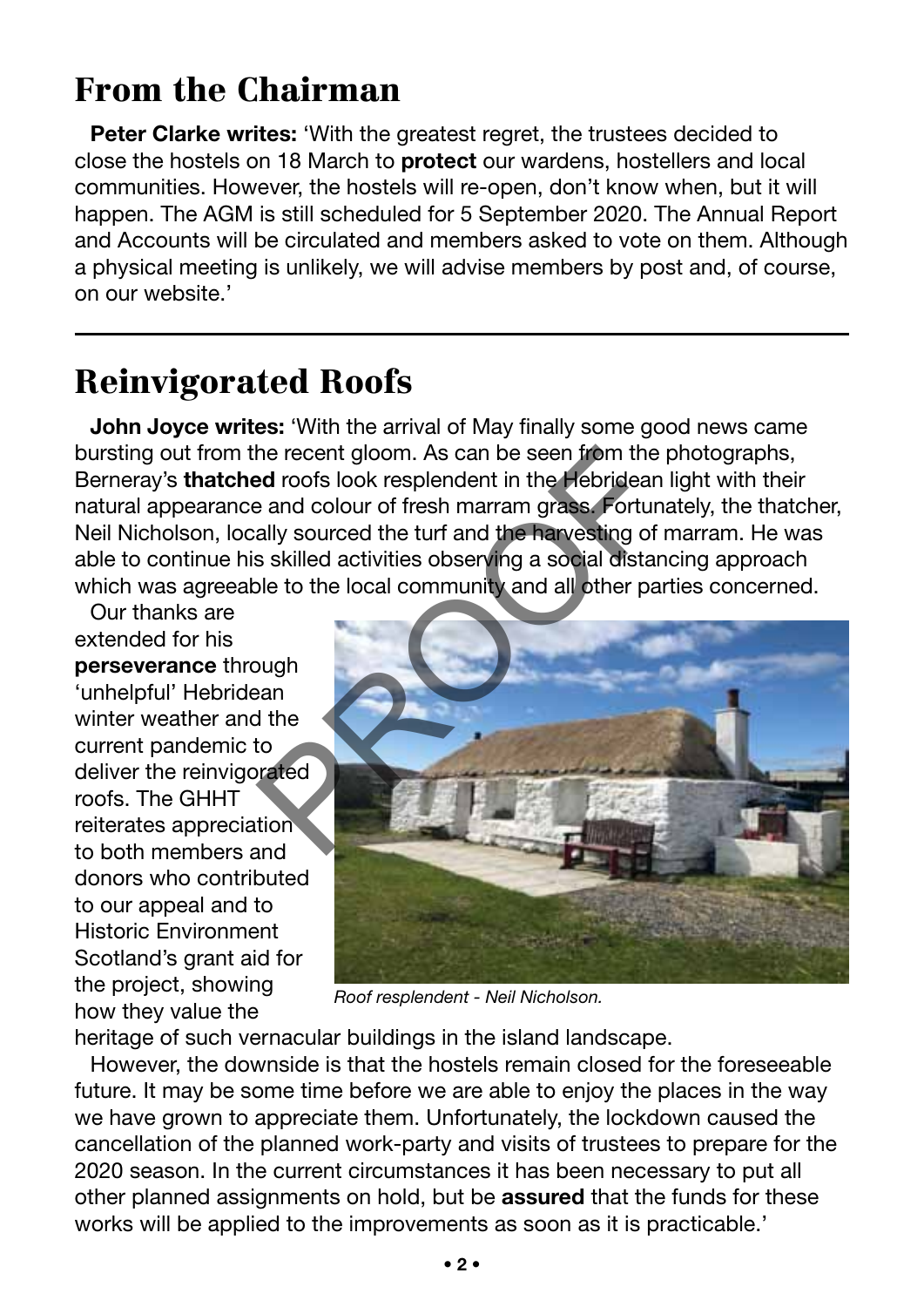# Tha mi ag ionnsachadh Gàidhlig

**Jo Burgess writes:** 'I first became aware of **Gaelic** in place-names on the maps of Knoydart and Rum where I went with the Schools Hebridean Society in 1980 and 1981. I then heard Gaelic in Runrig songs in 1981, then psalm singing at a church service on Colonsay in 1983. My first visit to the Outer Hebrides the following year highlighted the living language and I wanted to better understand what the words of the songs meant.



*Gaelic is Fun*

I found that there was a Gaelic tutor living in the Forest of Dean, but originally from Harris. John Angus Macleod sent me *Teach Yourself Gaelic* and for quite a while tapes and grammar exercises flew between Devon and Gloucestershire. I only met him once, but there were rumours he taught Prince Charles some Gaelic before he went to Berneray to experience crofting.

In the early '90s, I bought a Gaelic dictionary, *Gaelic is Fun*, together with videos and books of *Speaking Our Language*, and **attained** the first two certificates in tests over the phone. Lack of practice as well as life got in the way, although I was able to manage a very brief conversation with the last Gaelic speaker on Coll - Hugh Mackinnon.

When **BBC Alba** became available through Freesat, I watched a few programmes but could just make out the odd word. On visits to the islands I had the confidence to say only 'Ciamar a tha sibh?' - how are you?; 'Tapadh leibh' - thank you; and 'Tioraidh' - cheerio. In Rhenigidale, I not only encountered the Gatliff Hebridean Hostels Trust, but met Gaelic speakers, in particular Kenny MacKay. The tapes and grammar exercises new betwood the tapes and grammar exercises new betwood the solution of Speaking Our Language, and **attained** is over the phone. Lack of practice as well as able to manage a very brief conve

Matt Bruce, former Chairman of the Trust who lives on Lewis mentioned that his daughters were learning Gaelic with **Duolingo**. Its daily reminders and targets made it an ideal skill for My Peak Challenge (MPC) - the 30-day continual effort to do something whether it was physical or non-physical during the month of January. MPC had transformed my life over the previous two years.

MPC was set up by Sam Heughan, the lead actor in the *Outlander* television series. I have been reading Diana Gabaldon's *Outlander* novels from the early '90s and was impressed by the adaptation and how the actors mastered Gaelic pronunciation. Every night I spent 45 minutes or so working my way through the exercises and tests, with my husband making amusing guesses as to what the Gaelic phrases meant. On day 88 of my efforts I was advised that I had **climbed** the Scottish Gaelic 'skill tree'.

A highlight was learning how to say "You are as fat as a seal" in Gaelic. My husband, bemused by the translation, thought it sounded romantic, which amused my stepdaughters. The Learn Gaelic website and the resources of Speaking our Language tapes help. By the time I get to the islands again I hope that I will have the **confidence** to use my newly-acquired language skills to the full.'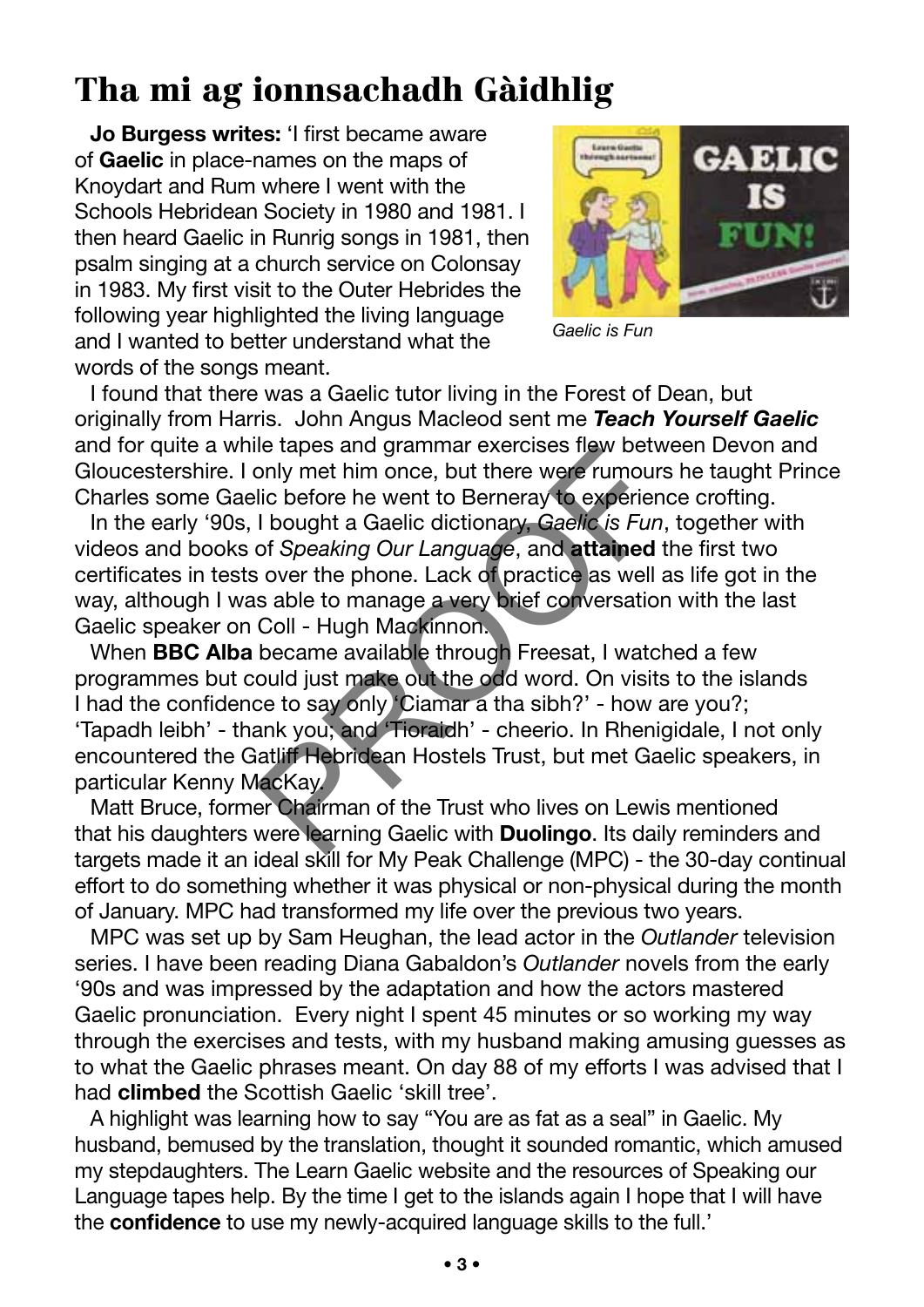### The Beginnings of the Berneray Hostel

**Roger Clifton writes:** 'The purchase of our hostel at Berneray is a good incentive to share some memories about how it started, while we are still able to do so. There has always been a slow turnover of Gatliff hostel properties - islands are depopulated, leases expire, buildings become too expensive to maintain - so the Trust always keeps half an eye open for potential replacements. In 1976, the late **Dr John Macleod** of Lochmaddy (who was my brother-in-law) told us about a traditional house on the eastern shore of Berneray, which had just become vacant on the death of the tenant.

The owners, Annie MacKillop and Jessie Macleod, were identical twin sisters, and it was hard to tell them apart. They lived, with their dog Roy, in a house in the middle of open ground at Town. There was no track to it - you just drove across the grass. They knitted hose and sweaters (very warm, but a bit itchy) for sale in the local shop. Jessie was a widow, and when I asked her sister if she too had been married, she replied, "No, I'm an unclaimed treasure!" We discussed the possibility of the house being used as a hostel, with them as wardens, and after consulting Jessie's son Calum (who was a church minister on the mainland), and after several visits and drinking lots of tea, the **plan** went ahead.

The house was in a poor state, with grass growing in the thatch, a rickety corrugated iron porch, leaky windows and a boarded interior which was not going to last much longer. But it was reasonably weatherproof, and in an **amazing location** which has worked its magic on visitors ever since. I borrowed Frank Martin's big estate car and took a load of camp beds, Tilley lamps and other basic equipment from Glasgow to get it started. I forget where it all came from - I think it was surplus to SYHA requirements - but it is interesting to recall that we were able to set up a simple hostel with the contents of just one car. I shop. Jessie was a widow, and when I as<br>married, she replied, "No, I'm an unclaimed<br>sibility of the house being used as a hostel<br>consulting Jessie's son Calum (who was a<br>and after several visits and drinking lots of<br>i a

This was long before the new pier was built, while a causeway was just a dream. If you had a car, it had to be driven carefully over planks onto the deck of Donald Angie's boat. I remember inching over the planks on the pier at Newtonferry, trying not to imagine my friend's car and all the kit disappearing into the Sound of Harris. But we **made it**, and in 1977 Berneray hostel received its first visitors. It operated, more or less unchanged, until 1985, when we began a series of major improvements.

This included having a set of new windows made by a joiner near my home in Bath. Peter Clarke, who had an even bigger estate car, came down from London and drove them up to the island. By then the first car ferry had arrived; it held just four cars. We had a series of **work parties**, including a group of students from Scandinavia under the Erasmus scheme. They loved swimming with the seals at the end of the day's work. (For several years after that we were wistfully asked if the young Swedish lassies were coming back).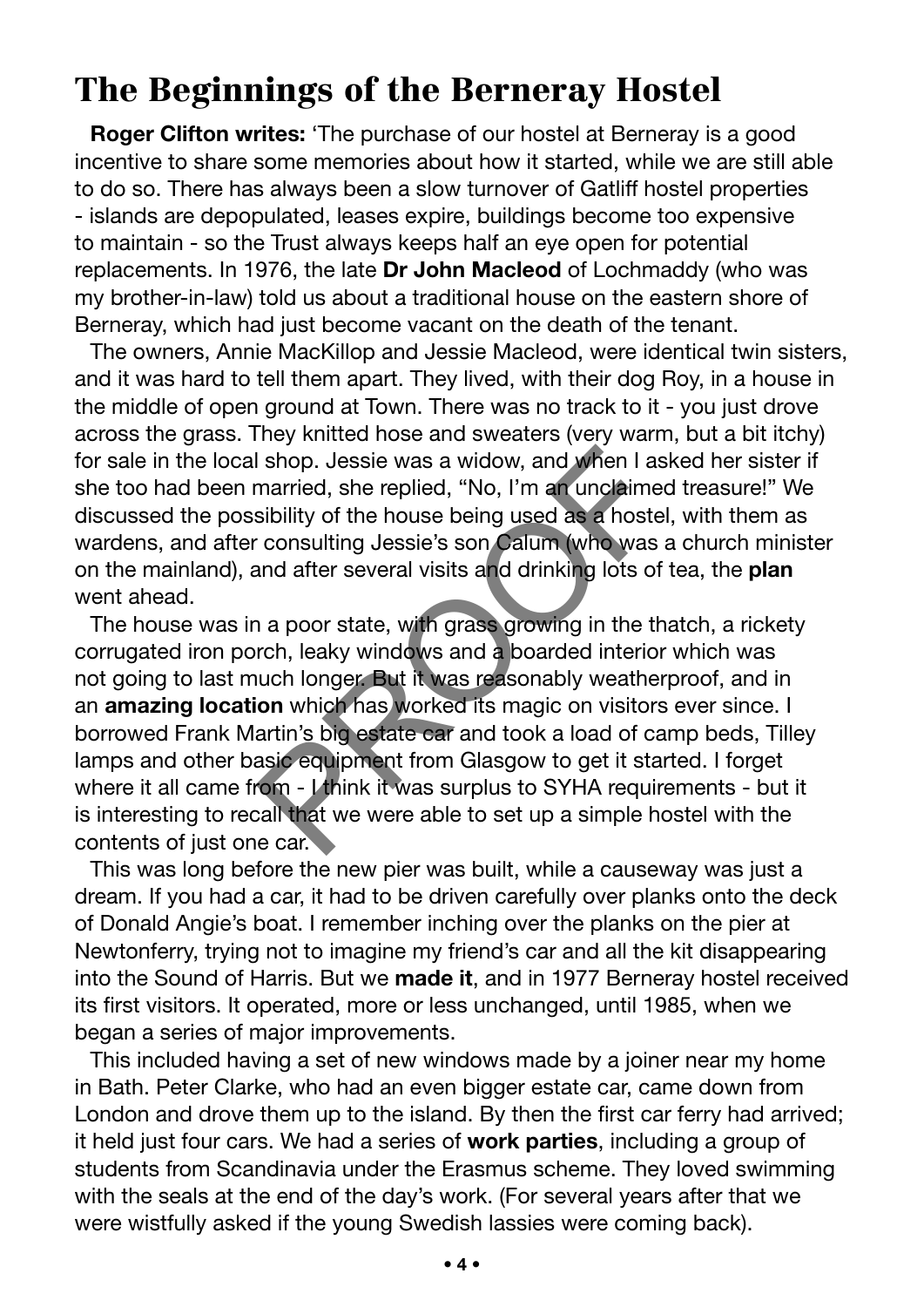

*Uig Bay with the Outer Hebrides and Gatliff projects in the distance - Peter Clarke.*

Some of the work was done by local builders, and I spent quite a lot of time driving all over the Uists trying to track them down. All our groups were **volunteers**, using precious holiday time, but the builders sometimes found it difficult to grasp that we were operating to a tight timetable. The Trust owes a great deal to John Joyce, and before him Arthur Meaby, who organised the work parties and building schedules.

One of the main difficulties of maintaining a traditional croft house is thatching. The first time, we rethatched Berneray ourselves, with local help and advice. The biggest problem was finding and cutting the bent (marram grass), which needs to be cut with a traditional reaper - we eventually acquired the bent from Balivanich airport and stored it in an outbuilding near the hostel. Then we were blessed with a whole week of calm, sunny weather and ferried the bent across the grass in my little Renault 4, and in that week the job was **done**.

This is just a memoir of how the hostel started. For those who were involved, it is hardly believable that it was 44 years ago. One could write a lot more about the growth of the hostel - bringing in water and electricity, restoring the annexe and bringing it into use, getting a huge digger to build up the sea defences, and all the many smaller things which are necessary to meet the standards required of even the most basic hostel accommodation today. It is a **far cry** from the days when an elderly lady lived there alone, on the shore, looking across to Harris.'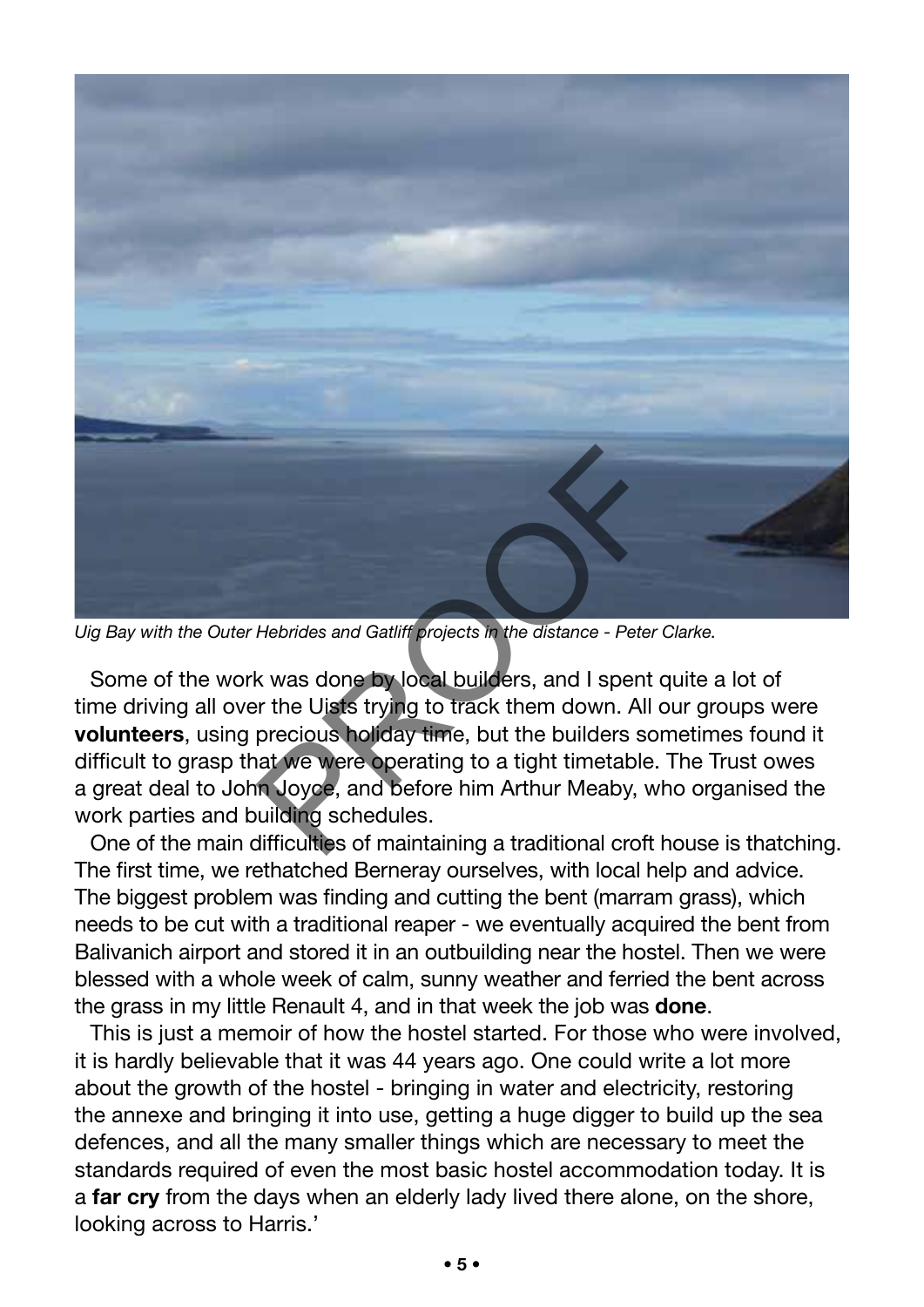### More a Revolution Than an Evolution

Traffic levels in the UK during the early stages of the coronavirus lockdown apparently fell to **1955** levels despite there being many more millions of vehicles stationary in our garages, drives and parking spots. What were things like in the Hebrides just a few years earlier when Herbert Gatliff accompanied Sir John Cadbury on what turned out to be a transformative walking tour?

Car numbers were understandably low there, with the ferries throughout the West Coast using hoist-loading. Cranes were fitted on the old mail boats for loading cargoes and net-slings used once the driver had positioned the car and … left it. In the '50s **revolutionary** changes occurred on the Clyde ships with decks constructed specifically for vehicles, followed by side-loading in the '60s.

A **linkspan** to enable cars to be driven on regardless of the height of the tide first appeared at Lochboisdale in the late '70s. By the start of the '80s there had been considerable progress in constructing these devices, although Castlebay, Uig, Tarbert and Lochmaddy were still waiting. Roll on; roll off or 'ro-ro' became available throughout the Hebrides by 1990.

Older hostellers will recall, with pleasure or trepidation, the passenger and supplyboat, the *Endeavour of Berneray* that sailed from Newtonferry on North Uist across the Sound of Harris to Leverburgh. On occasions it had cars for Berneray strapped onto temporary decking. Then, in 1996, Otternish at the southern end of what was to be the **Berneray causeway** was built and CalMac's MV *Loch Bhrusda* appeared.

This ship had capacity for only 18 cars and was replaced in June 2003 with the 34-car carrier, the MV *Loch Portain*. It provides a great way to first see or wave farewell to our hostel with a passenger lounge affording **panoramic** views during the tortuous Sound of Harris crossing. However, it was just before the turn of the Millennium that the most significant matter occurred. Solution of the state of the state of the state of the state of the readily were still waiting. Roll on; roll off or 'ro-ro' ides by 1990.<br>Il recall, with pleasure or trepidation, the passer of Berneray that sailed from Ne

In December 1998, the causeway was completed and the ferry terminal moved and became the first (not earliest!) building at Ardmaree on the island. The Prince of Wales **officially** opened the road on Thursday 8 April 1999 and met many residents again since his long, incognito stay there with 'Splash' and Gloria MacKillop eight years previously.

Causeways have given complete **accessibility** to our other island hostels. South Uist had the first boost with the 82-span South Ford Bridge to Benbecula as part of a wartime innovation in 1942; then came the five-mile North Ford Causeway in 1960; and finally the Eriskay Causeway was opened in 2001 with the Sound of Barra ferry sailing for the first time in 2003. Howmore has benefited.

When **John Hutchinson**, a chartered civil engineer, was at Rhenigidale with the Schools Hebridean Society in 1974, he and others surveyed a possible route to the village, then cut off from the national road network. He received £100 from the Highlands and Islands Development Board and another part of the bureaucratic process started.

Pressure had started in the 1930s when many members of the community had been resettled at Portnalong, Skye, and continued with the work of the late Roddy MacInnes, the hostel's first warden, and then of his nephew, Kenny MacKay, who remains a village resident. Their efforts culminated with the **opening** of the road in 1990. There has been a complete revolution since 1955.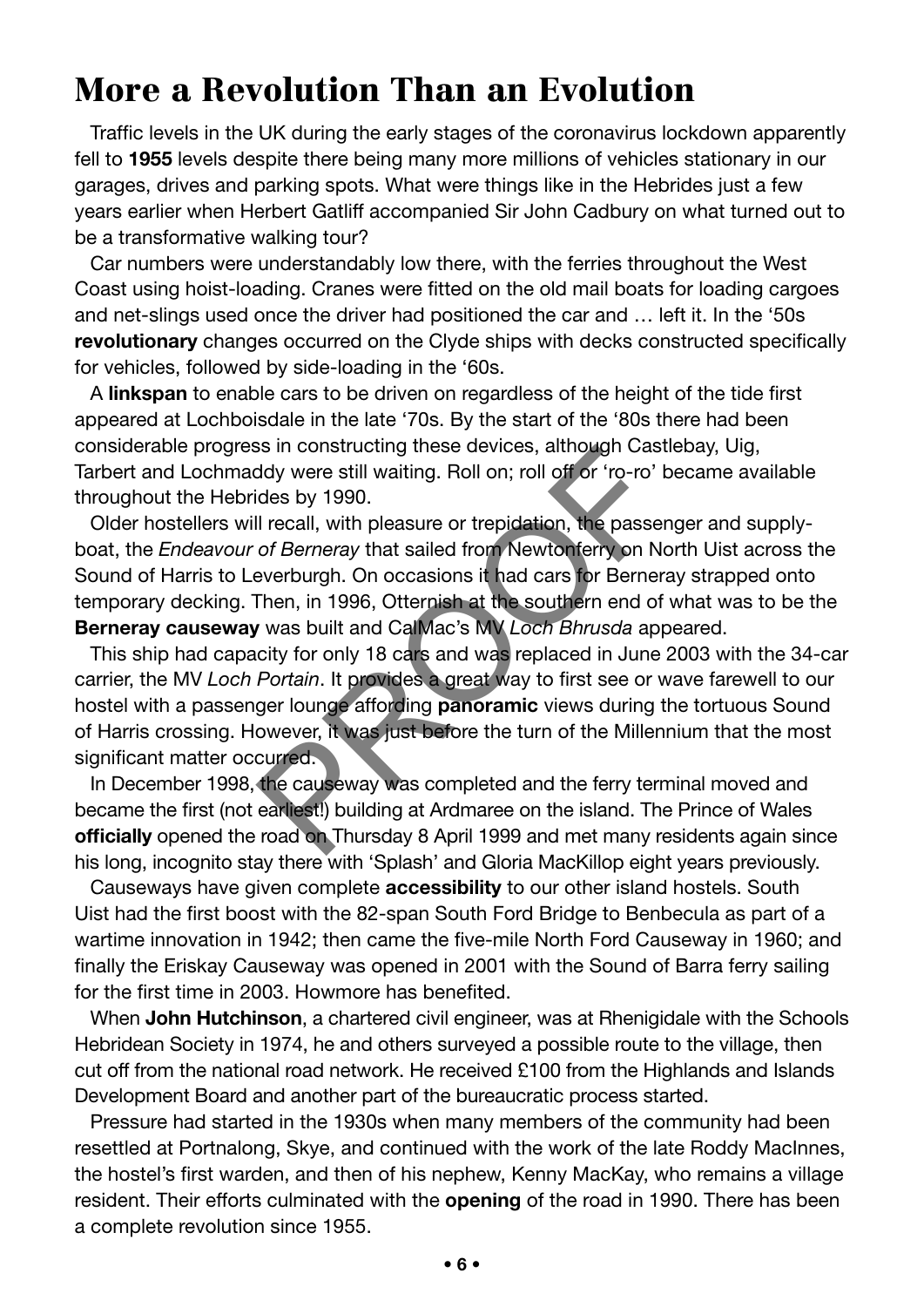### From the *Hebridean Hostellers* Issue of Five Years Ago …

**Professor Alec Chisholm** (1922 - 2014) had an affinity for sailing … and for small hostels. His interests extended to the Gatliff hostels. We have received a legacy of £10,000 from him.' (Editor: John Humphries) *[Wills help interests]*

#### and of Ten Years Ago …

'In 1980, three years after the death of Herbert Gatliff, his daughter, **Liz**, became a committee member of the Gatliff Trust. She held this position for almost 30 years until deciding to retire in 2009.' (Editor: John Humphries) *[Family interests persist]*

#### Fifteen …

'We have had **visitors** from countries as diverse as Cameroon, Bangladesh, Ukraine, Georgia, the Russian Federation, China, Korea, India, Brazil and Iceland.' (Editor: John Humphries) *[They continue to come from far and wide]*

#### Twenty …

'It is with great regret that the Gatliff Hebridean Hostels Trust announces its withdrawal from the project to create a 20-bed youth hostel at the old school, **Brevig**, Isle of Barra.' (Editor: Lawrence Washington) *[Not to be]* ret that the Gatliff Hebridean Hostels Trust<br>e project to create a 20-bed youth hostel a<br>ra.' (Editor: Lawrence Washington) *[Not to*<br>.<br>d, four work parties have been organised t<br>on) at **Howmore**. The building is now ready

#### Twenty-five …

'Since last reported, four work parties have been organised to assist Brian Wilson (stonemason) at **Howmore**. The building is now ready to have a roof built on to it.' (Editor: Jim Mcfarlane) *[Things have come a long way]*

#### Thirty …

'We have tough **deadlines** for re-opening Rhenigidale by 1 July, and opening the new hostel at Garenin by 1 June. There are also maintenance jobs to complete at Howmore and Berneray.' (Editor: Richard Genner) *[No pressure!]*

#### … and now Thirty-five

'**Tommy and Catriona Tosh** suggested we give information about crofting in Uist. At Claddach Baleshare where they are wardens of our hostel, they have a 24-acre croft with 80-head of sheep and two beef cattle brought in for fattening. Chickens are also kept for domestic supply' (Editor: Peter Clarke)



*[Some workload] The derelict Claddach Baleshare Hostel - John Humphries.*